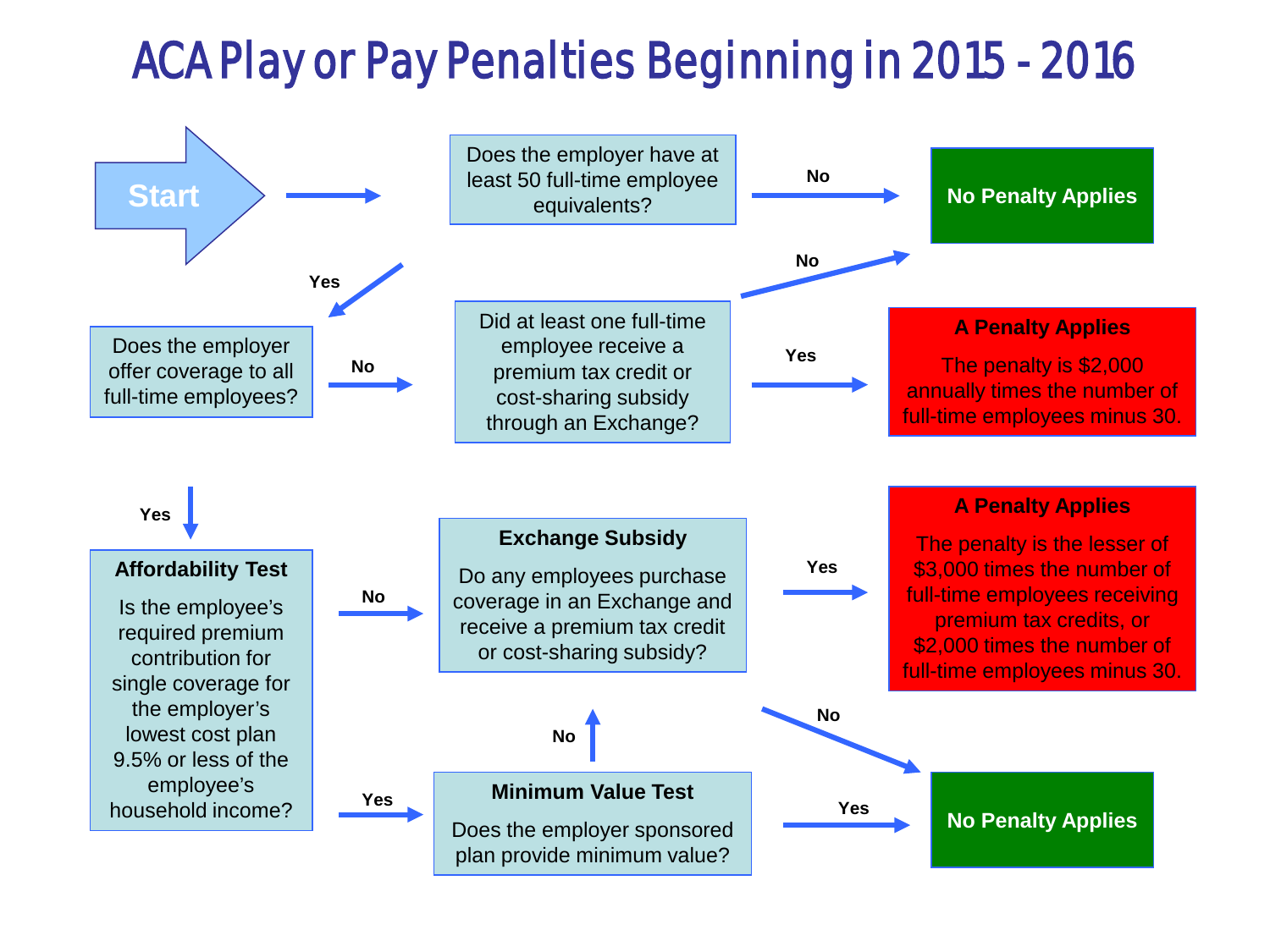### ACA Play or Pay Penalties Beginning in 2015 - 2016

| <b>Family Size</b> | Inc. Rate            | 100%     | 150%     | 200%     | 250%      | 300%      | 350%      | 400%      |
|--------------------|----------------------|----------|----------|----------|-----------|-----------|-----------|-----------|
| 1                  | <b>Annual Income</b> | \$11,490 | \$17,235 | \$22,980 | \$28,725  | \$34,470  | \$40,215  | \$45,960  |
| $\mathbf{2}$       | <b>Annual Income</b> | \$15,510 | \$23,265 | \$31,020 | \$38,775  | \$46,530  | \$54,285  | \$62,040  |
| 3                  | <b>Annual Income</b> | \$19,530 | \$29,295 | \$39,060 | \$48,825  | \$58,590  | \$68,355  | \$78,120  |
| 4                  | Annual Income        | \$23,550 | \$35,325 | \$47,100 | \$58,875  | \$70,650  | \$82,425  | \$94,200  |
| $5\phantom{1}$     | <b>Annual Income</b> | \$27,570 | \$41,355 | \$55,140 | \$68,925  | \$82,710  | \$96,495  | \$110,280 |
| $6\phantom{1}6$    | <b>Annual Income</b> | \$31,590 | \$47,385 | \$63,180 | \$78,975  | \$94,770  | \$110,565 | \$126,360 |
| 7                  | <b>Annual Income</b> | \$35,610 | \$53,415 | \$71,220 | \$89,025  | \$106,830 | \$124,635 | \$142,440 |
| 8                  | Annual Income        | \$39,630 | \$59,445 | \$79,260 | \$99,075  | \$118,890 | \$138,705 | \$158,520 |
| $9+$               | <b>Annual Income</b> | \$43,650 | \$65,475 | \$87,300 | \$109,125 | \$130,950 | \$152,775 | \$174,600 |

#### **Federal Poverty Guidelines\***

\* These figures are approximate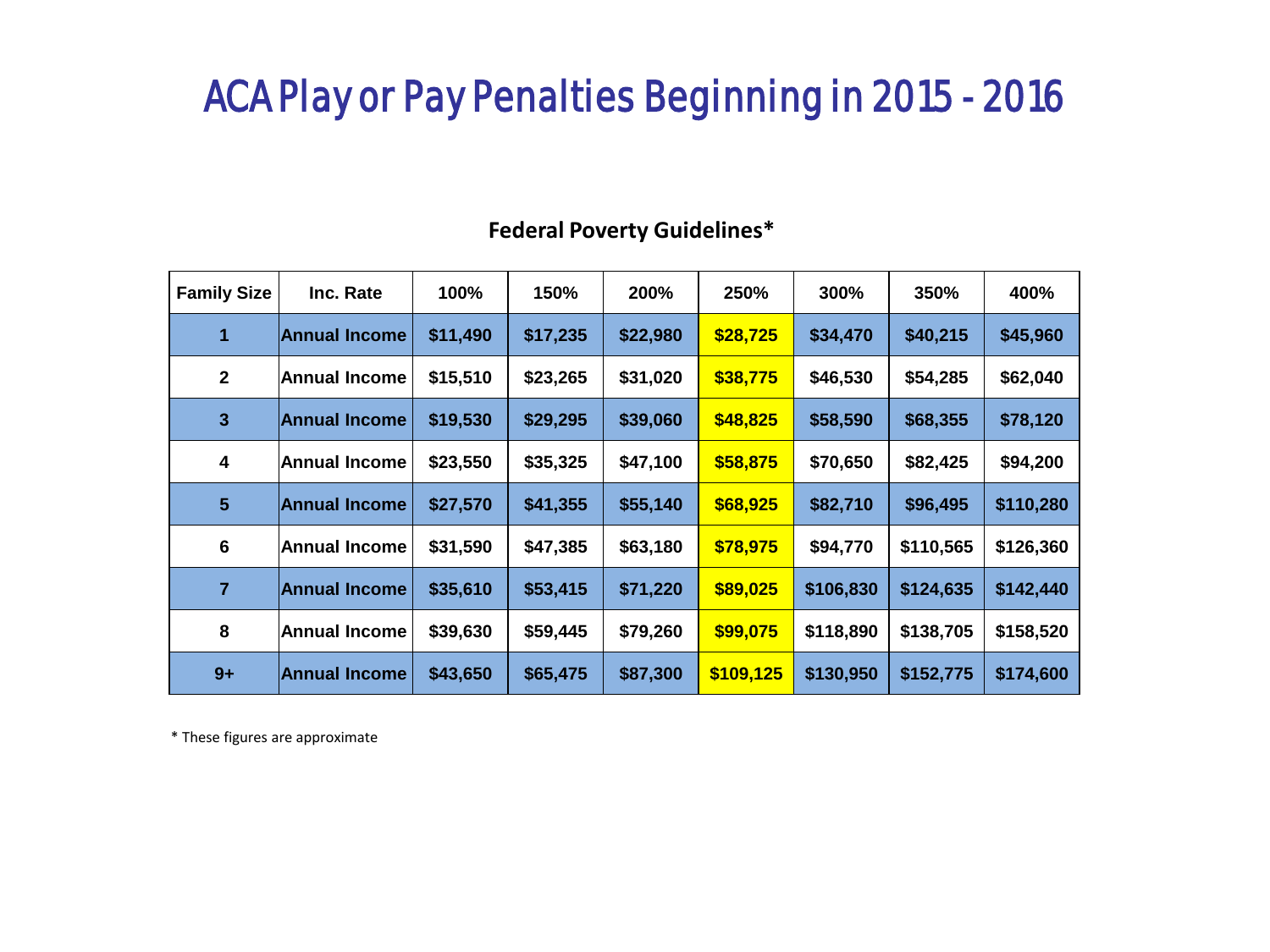### ACA Play or Pay Penalties Beginning in 2015- 2016

**Affordability calculations utilizing the employee W2 safe harbor.**

|                                | Annual      | <b>Monthly</b> |
|--------------------------------|-------------|----------------|
| W2 wages                       | \$14,863.00 | \$1,238.58     |
| <b>Affordability Threshold</b> |             |                |
| (9.5% of W2 wages)             | \$1,411.99  | \$117.67       |

#### **Affordability Test**

Is the employee's required premium contribution for single coverage for the employer's lowest cost plan 9.5% or less of the employee's household income?

| W2 wages                       | \$20,000.00] | \$1,666.67 |
|--------------------------------|--------------|------------|
| <b>Affordability Threshold</b> |              |            |
| (9.5% of W2 wages)             | \$1,900.00   | \$158.33   |

| W2 wages                       | \$30,000.00 | \$2,500.00 |
|--------------------------------|-------------|------------|
| <b>Affordability Threshold</b> |             |            |
| (9.5% of W2 wages)             | \$2,850.00  | \$237.50   |

| W2 wages                       | \$40,000.00 | \$3,333.33 |
|--------------------------------|-------------|------------|
| <b>Affordability Threshold</b> |             |            |
| (9.5% of W2 wages)             | \$3,800.00  | \$316.67   |

| W2 wages                       | \$50,000.00 | \$4,166.67 |
|--------------------------------|-------------|------------|
| <b>Affordability Threshold</b> |             |            |
| $(9.5%$ of W2 wages)           | \$4,750.00  | \$395.83   |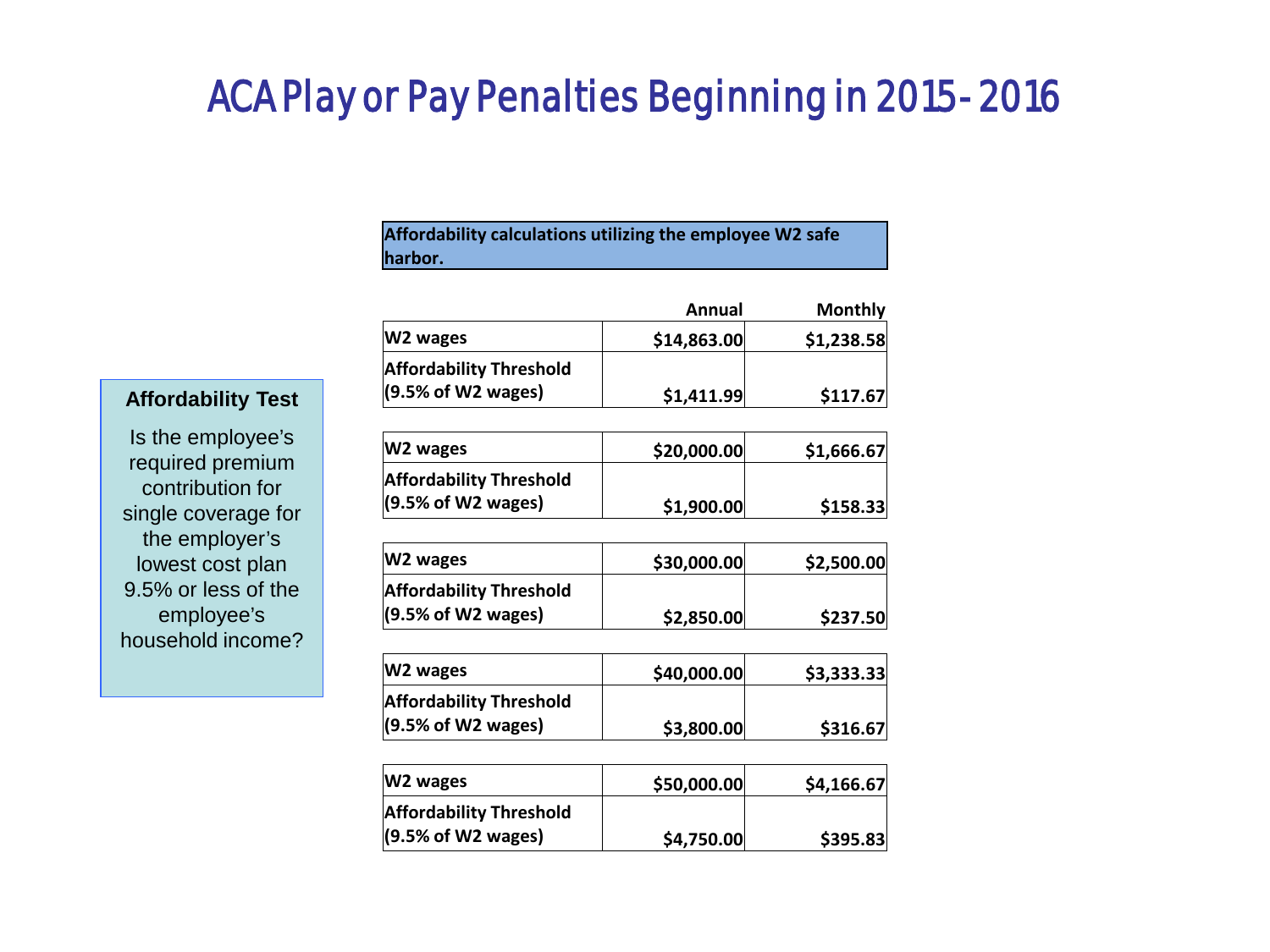## ACA Play or Pay Penalties Beginning in 2015 - 2016